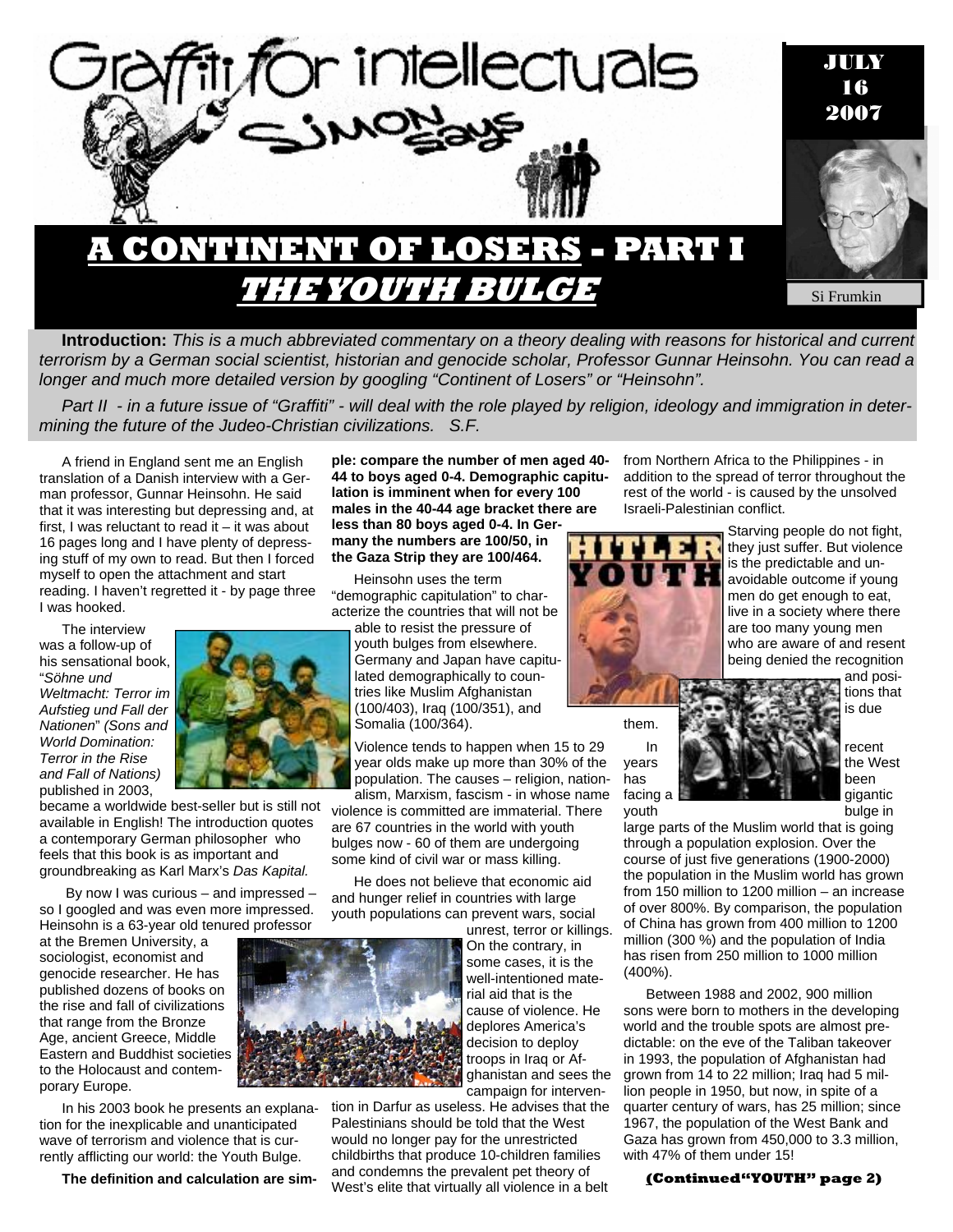## **YOUTH** contd. from page 1

 By the end of this generation, Afghanistan will have as many people under 20 as France and Germany combined. Palestinian violence of recent months and years cannot



be explained by Israeli occupation (after all, it began 30 years ago), poverty (the most violent parts of the Muslim world are not the poorest), or humiliation. It is just violence.

Admittedly, the Hitler and Mussolini movements, the early Bolsheviks, the Maoist movement in China and many other wars and mass killings were not the result of youth bulges. But, if the Germans after 1945



had reproduced as they did between 1900 and 1914, then we would have had a German nation of almost 500 million citizens,

and we would have now about 80 million German men between 15 and 29 instead of the current 7 million. And we may well ask ourselves whether these 80 million would have been as peaceful as the present 7 million, or would have been blowing them-

selves up in the formerly German cities of Breslau (now renamed Wroslaw), Danzig (now Gdansk) or Koenigsberg (now Kaliningrad) that were ceded to Poland and the USSR in 1945.

Palestinians present an especially telling example: they receive more international help per capita than any other displaced or refugee population in history while the family income is based on the number of children in it. Thus, children are not a burden that has to be supported and paid for – they are an indispensable source of income.

Conversely, Lebanon, Tunisia, Algeria, Iran, Turkey, the Emirates and several others have reduced their birth rate to the replacement limit because children have to be supported and paid for. While these countries still have a youth surplus that was created previously, in a few years these youth bulges will be gone and they will no longer be dangerous.

American welfare changes present an additional example of how a youth bulge may be reduced. In 1935 the U.S. passed the 'Aid to Dependent Children Act" which guaranteed help from the state to every mother with small children in families where the husband had died or was disabled. At the time, it was unthinkable for a woman whether she was white or black — to become pregnant, hide the identity of the father and then let the public pay for her kids. But in 1965 societal morality had changed; a male in the household of an unemployed mother became a liability while a child – legitimate or not – was a source of income.

The number of welfare-dependent American families exploded. From 1965 to 1995 their share rose to 10% of all American families and 15% of the children.

Since most of these dependents were black, there were racist claims that the problem was caused by black genes even though rates of illegitimate and teenage black pregnancies in the first half of the century were comparable to the rate among whites.



In 1997, a new law went into effect. It provided welfare for women and their children for up to five years. The recipient was given the option to take the entire five years at once or in several shorter periods. It was

controversial – several top officials in the Clinton administration quit in protest against what they saw as an attack on the weakest, the single mothers and their children. Experts predicted that by 1997-98, the number of adversely affected recipients would grow from 12 million to 14 million. In fact, this prediction turned out to be a case of racism by the well-intentioned and well-meaning liberals who apparently didn't expect rational behavior from blacks. The black girls were smart enough to go on the pill and the welfare-dependent population shrank from 12 million to 4 million making this law the most successful social reform in history.

**END PART 1— to be continued.** 

### *'"PRISON" contd. from p.4*

*"Friday I finished Mamet's "The Wicked Son – Anti-Semitism and the Self-hating Jew", and this morning I started Esther Schor's "Emma Lazarus". Mrs. Sadorf of "Nextbook" was kind enough to send me these advanced readers editions. Before she did so, I had no source for Jewish literature except for the occasional accidental discovery.* 

*"Your offer to have other people correspond with me would be a monumental blessing! So, yes, you have my permission to make my name and address available as you see fit. Thank you for understanding that I would have such a need to communicate with people 'out there'".*

Robert writes that he is one of the editors of the "Unchained", a "very cheesy" and

"heavily censored" prison paper. He mentions the new war-



den who censored out his article on voting – "too political" – out of the most recent issue. *"I have lived all over the world, though since 1976 all my traveling has been done in dreams, reading books and listening to others. I was very lucky to have had all those memories.* 

*"Anyway, I'm confessing that I'm a little excited at the prospect of losing some portion of my solitude through your compassionate intervention. But even if it doesn't work out that way, there's still "Graffiti".* 

And so, when you have a few minutes, write to *Robert L. Schneider* who is now in his 31st year as *393551 Scott S P.* For the foreseeable future he will be transcribing Braille, editing the prison paper and dreaming at *P. O. Box 417 Holly A-49, Hardwick, GA 31034.*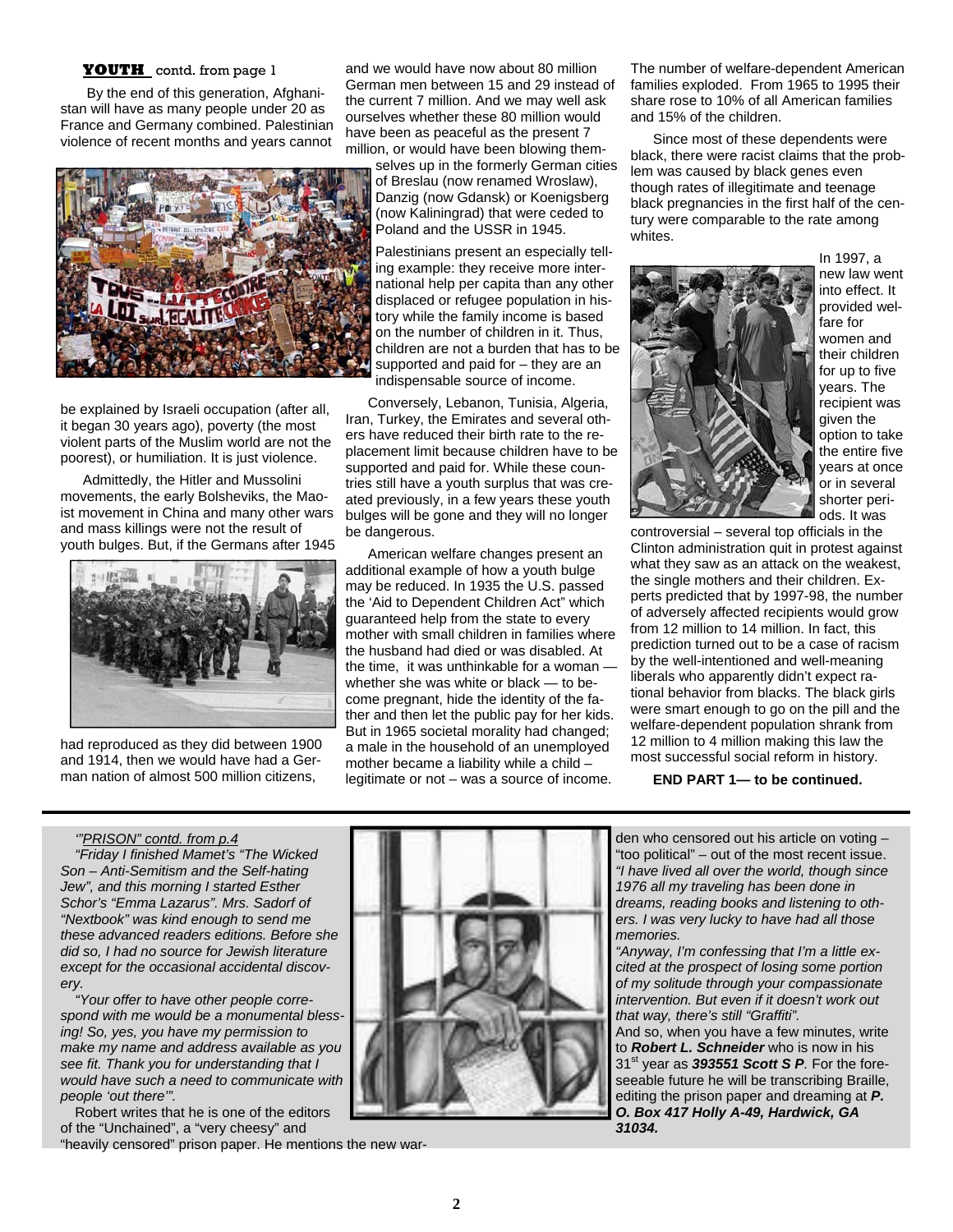## **THE BAD, BAD, BAD FOUNDING IMMIGRANTS…**

By Kenneth C. Davis, N. Y. Times, July 3, 2007

A prominent American once said, about immigrants, "Few of their children in the country learn English... The signs in our streets have inscriptions in both languages ... Unless the stream of their importation could be country learn English... The signs in our streets have inscriptions in both languages ... Unless the stream of their importation could be turned they will soon so outnumber us that all the advantages we have will not be able to preserve our language,

**Lady with the La**mp

and even our government will become precarious."

This sentiment did not emerge from the rancorous debate over the immigration bill defeated last week in the Senate. It was not the lament of some guest of Lou Dobbs or a Republican candidate intent on wooing bedrock conservative votes. Guess again.

Voicing this grievance was Benjamin Franklin. And the language so vexing to him was the German spoken by new arrivals to Pennsylvania in the 1750s, a wave of immi-

grants whom Franklin viewed as the "most stupid of their nation."



About the same time, a Lutheran

minister named Henry Muhlenberg, himself a recent arrival from Germany, worried that "the whole country is being flooded with ordinary, extraordinary and unprecedented wickedness and crimes. ... Oh, what a fearful

thing it is to have so many thousands of unruly and brazen sinners come into this free air and unfenced country."

These German masses



**Jews leaving Ellis Island** 

yearning to breathe free were not the only targets of colonial fear and loathing. Echoing the opinions of colonial editors and legislators, Ben Franklin was also troubled by the British practice of dumping its felons on

America. With typical Franklin wit, he proposed sending rattlesnakes to Britain in return. (This did not, however, preclude numerous colonists from purchasing these convicts as indentured servants.)

And still earlier in Pennsylvania, the Scotch-Irish had bred discontent, as their penchant for squat-

ting on choice real estate ran headlong against the colony's founders, the Penn family, and their genteel notions about who should own what. **German immigration history** 

Often, the disdain for the foreign was inflamed by religion. Boston's Puritans hanged several Friends after a Bay Colony ban on Quakerism. In Virginia, the Anglicans arrested Baptists.

But the greatest scorn was generally reserved for Catholics — usu-

ally meaning Irish, French, Spanish and Italians. Generations of white American Protestants resented newly arriving "Papists," and even in colonial Maryland, a supposed haven for them, Roman Catholics were nonetheless forbidden to vote and hold public office.

Once independent, the new nation began to carve its views on immigrants into law. In considering New York's Constitution, for instance, John Jay — later to become the

first chief justice of the Supreme Court — suggested erecting "a wall of brass around the country for the exclusion of Catholics."

By 1790, with the United States Constitution firmly in place, the first federal citizenship law restricted naturalization to "free white persons" who had been in the country for two years. That requirement was later

pushed back to five years and, in 1798, to 14 years.

Then, as now, politics was key.

Federalists feared that too many immigrants were joining the opposition. Under the 1798 Alien Act — with the threat of war in the air over French attacks on American shipping — President

Chinese **immigrant high school** 

John Adams had license to deport anyone he considered "dangerous." Al-

though his secretary of state favored mass deportations, Adams never actually put anybody on a boat.

Back then, the French warranted the most suspicion, but there were other worrisome "aliens." A wave of "wild Irish" refugees was thought to harbor dangerous radicals. Harsh "anti-coolie" laws later singled out the Chinese. And, of course, the millions of "involuntary" immigrants from Africa and their

offspring were regarded merely as persons "held to service."

Scratch the surface of the current immigration debate and beneath the posturing lies a dirty secret. Antiimmigrant sentiment is older than America itself. Born be-

fore the nation, this abiding fear of the "huddled masses" emerged in the early republic and gathered steam into the 19th and 20th centuries, when nativist political parties, exclusionary laws and the Ku Klux Klan swept the land.

As we celebrate another Fourth of July, this picture of American intolerance clashes sharply with tidy schoolbook images of the great melting pot. Why has the land of "all

men are created equal" forged countless ghettoes and intricate networks of social ex-



clusion? Why the signs reading "No Irish Need Apply"? And why has each new generation of immigrants had to face down a rich glossary of now unmentionable epithets? Disdain for what is foreign is, sad to say, as American as apple pie, slavery and lynching.

That fence along the Mexican border now being contemplated by Congress is just the latest vestige of a venerable tradition, at least as old as John Jay's "wall of brass." "Don't fence me in" might be America's unofficial anthem of unfettered freedom, but too often the subtext is, "Fence everyone else out."

Kenneth C. Davis is the author of "Don't Know Much About History: Everything You Need to Know About American History but Never Learned."



**3**